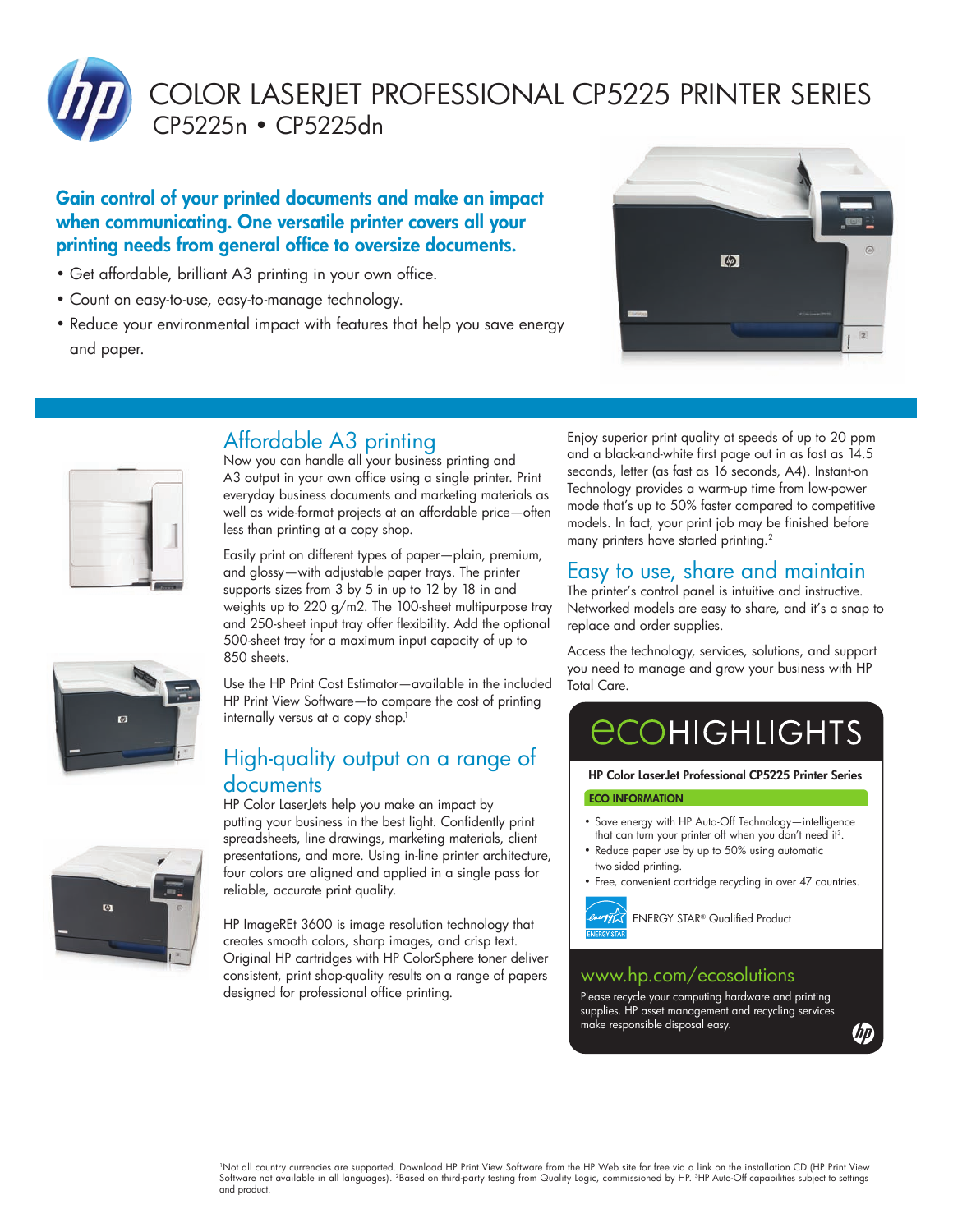## HP COLOR LASERJET PROFESSIONAL CP5225 PRINTER SERIES

- 1 250-sheet top output bin
- 2 One-door access to the easy-to-install print cartridges
- 3 250-sheet input tray 2 with close-assist
- 4 Intuitive control panel with two line LCD display
- 5 100-sheet multipurpose tray with long paper extension handles a variety of special papers
- 6 Illuminated front-access On/Off switch
- 7 192 MB memory expandable to 448 MB, and a 540 MHz processor
- 8 Built-in Fast Ethernet 10/100 Base-T networking with IPv4/ IPv6 allows up to 15 users to easily share the printer
- 9 Hi-Speed USB 2.0 port for direct connection to printer
- 10 In-line (one-pass) print engine ensures reliable, accurate print quality
- 11 Built-in automatic two-sided printing



## Series at a glance





|                                                 | <b>CP5225n Printer</b>              | CP5225dn Printer                    |  |
|-------------------------------------------------|-------------------------------------|-------------------------------------|--|
| Part number                                     | <b>CE711A</b>                       | <b>CE712A</b>                       |  |
| 100-sheet multipurpose tray 1, 250-sheet tray 2 |                                     |                                     |  |
| 500-sheet tray 3                                | Optional                            | Optional                            |  |
| <b>Networking</b>                               | Built-in                            | Built-in                            |  |
| <b>Two-sided printing</b>                       | Manual                              | Automatic                           |  |
| Memory                                          | 192 MB (expandable up to<br>448 MB) | 192 MB (expandable up to<br>448 MB) |  |
| <b>ENERGY STAR qualified</b>                    |                                     |                                     |  |

#### HP Color LaserJet Professional CP5225dn Printer shown

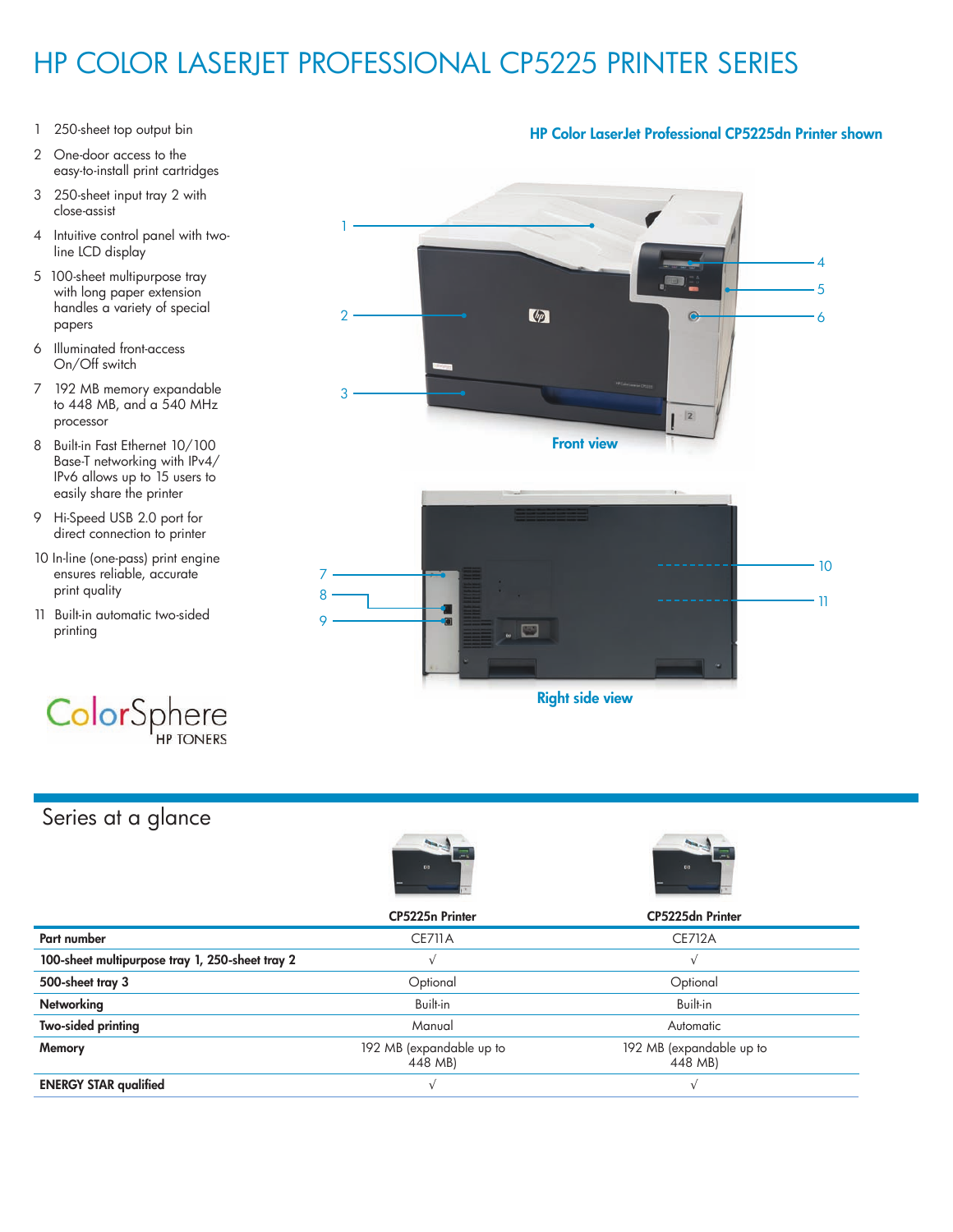#### Handle all your business printing and A3 output in your own office using a single printer.

Print everyday business documents and marketing materials as well as wide-format projects at an affordable price often less than printing at a copy shop. Easily print on different types of paper—plain, premium, and glossy—with adjustable paper trays. The printer supports sizes from 76 x 127 mm to 320 x 457 mm and weights up to 220 g/m2. Use the HP Print Cost Estimator—available in the included HP Print View Software—to evaluate and compare the cost of printing internally versus at a copy shop.

#### Make a great impression with high-quality printed documents.

The HP Color LaserJet Professional CP5220 Printer series delivers business printing excellence to help you put your business in the best light. Count on consistently high-quality output from page to page and cartridge to cartridge on a range of documents, from everyday prints to specialty output.

#### Rely on a printer that's easy to use, share, and maintain.

The printer's control panel is intuitive and instructive. Networked models are easy to share, and it's a snap to replace and order supplies. Powerful management tools like HP Easy Printer Care Software, HP Universal Print Driver, and HP ToolboxFX help you make the most of your printer's features. Stay up and running with award-winning HP Total Care.

#### Reduce your environmental impact with features that save energy and paper.

Auto-Off, automatic two-sided printing (CP5225dn model only), and HP Smart Web Printing are just a few of the ways the HP Color LaserJet Professional CP5220 Printer series can help you reduce your environmental impact. Recycling your cartridges is hassle-free with HP Planet Partners.

## Get the most out of your printer with HP accessories, supplies, and services.

#### 500-sheet Paper Tray

Improve productivity by increasing total input capacity to up to 850 sheets. Print on a range of paper types in sizes from 5.8 by 8.3 in (148 by 210 mm) to 11.7 by 17 in (297 by 432 mm). Gain media flexibility while decreasing time spent loading paper.



CE860A

### HP Services

Because downtime can have serious business consequences, HP provides high-quality services that extend beyond the standard warranty and help you avoid unbudgeted repair costs. Benefits include reduced printing and infrastructure costs, maximized uptime, expert technical phone support, and predictable, consistent service delivery even across multiple locations.

Recommended services:

- Same Day Onsite Service: An HP technician or authorized service provider arrives at your site within four hours after the service call is received, if this time falls within the coverage window
- Next Day Onsite Service: Technician delivered onsite service the next business day after the service call is received

These services and additional coverage options can be purchased as:

- HP Care Pack Services: easy-to-buy, easy-to-use support packages
- HP Contractual Services: a comprehensive portfolio for maintaining maximum IT availability

For more information visit: [www.hp.com/go/printservices.](http://www8.hp.com/us/en/business-services/it-services.html?compURI=1077952)

| Supplies <sup>6</sup>                                            |                |
|------------------------------------------------------------------|----------------|
| HP Color LaserJet Black Print Cartridge (7,000 pages)            | <b>CE740A</b>  |
| HP Color LaserJet Cyan Print Cartridge (7,300 pages)             | <b>CE741A</b>  |
| HP Color LaserJet Yellow Print Cartridge (7,300 pages)           | <b>CE742A</b>  |
| HP Color LaserJet Magenta Print Cartridge (7,300 pages)          | <b>CE743A</b>  |
| Paper handling                                                   |                |
| 500-sheet Paper Tray                                             | <b>CE860A</b>  |
| Memory                                                           |                |
| HP 64 MB DDR2 144-pin SDRAM DIMM                                 | <b>CB421A</b>  |
| HP 128 MB DDR2 144-pin SDRAM DIMM                                | CB422A         |
| HP 256 MB DDR2 144-pin SDRAM DIMM                                | <b>CB423A</b>  |
| Connectivity                                                     |                |
| USB Cable (a-b) 2 meter                                          | C6518A         |
| HP Jetdirect ew2500 802.11b/g Wireless Print Server              | J8021A         |
| (For more information, visit www.hp.com/go/jetdirect)            |                |
| <b>HP Care Pack Services</b>                                     |                |
| HP 3-year, Next Business Day Support                             | <b>UT431E</b>  |
| HP 4-year, Next Business Day Support                             | <b>UT430E</b>  |
| HP 5-year, Next Business Day Support                             | <b>UQ502E</b>  |
| HP 3-year, Next Business Day + Defective Media Retention Support | <b>UQ496E</b>  |
| HP 3-year, 4-hour, 9x5 Support                                   | <b>UQ501E</b>  |
| HP 3-year, 4-hour, 13x5 Support                                  | <b>UQ497E</b>  |
| HP 4-year, 4-hour, 9x5 Support                                   | <b>UQ500E</b>  |
| HP 4-year, 4-hour, 13x5 Support                                  | <b>UQ495E</b>  |
| HP 5-year, 4-hour, 9x5 Support                                   | <b>UQ499E</b>  |
| HP 5-year, 4-hour, 13x5 Support                                  | <b>UQ494E</b>  |
| HP 1-year Post-warranty, Next Business Day Support               | <b>UQ498PE</b> |
| HP 1-year Post-warranty, Next Business Day + Defective Media     | <b>UQ491PE</b> |
| Retention Support                                                |                |
| HP 1-year Post-warranty, 4-hour, 9x5 Support                     | <b>UQ493PE</b> |
| HP 1-year Post-warranty, 4-hour, 13x5 Support                    | <b>UQ492PE</b> |
| HP 1-year Post-warranty Phone Assist Service                     | <b>HC130PE</b> |
| <b>HP Network Install Service</b>                                | H2872E         |
| <b>HP</b> Install Service                                        | H4515E         |
| (For more HP Care Pack options, visit                            |                |
| www.hp.com/services/printer)                                     |                |
| <b>Solutions</b>                                                 |                |

www.hp.com/go/gsc